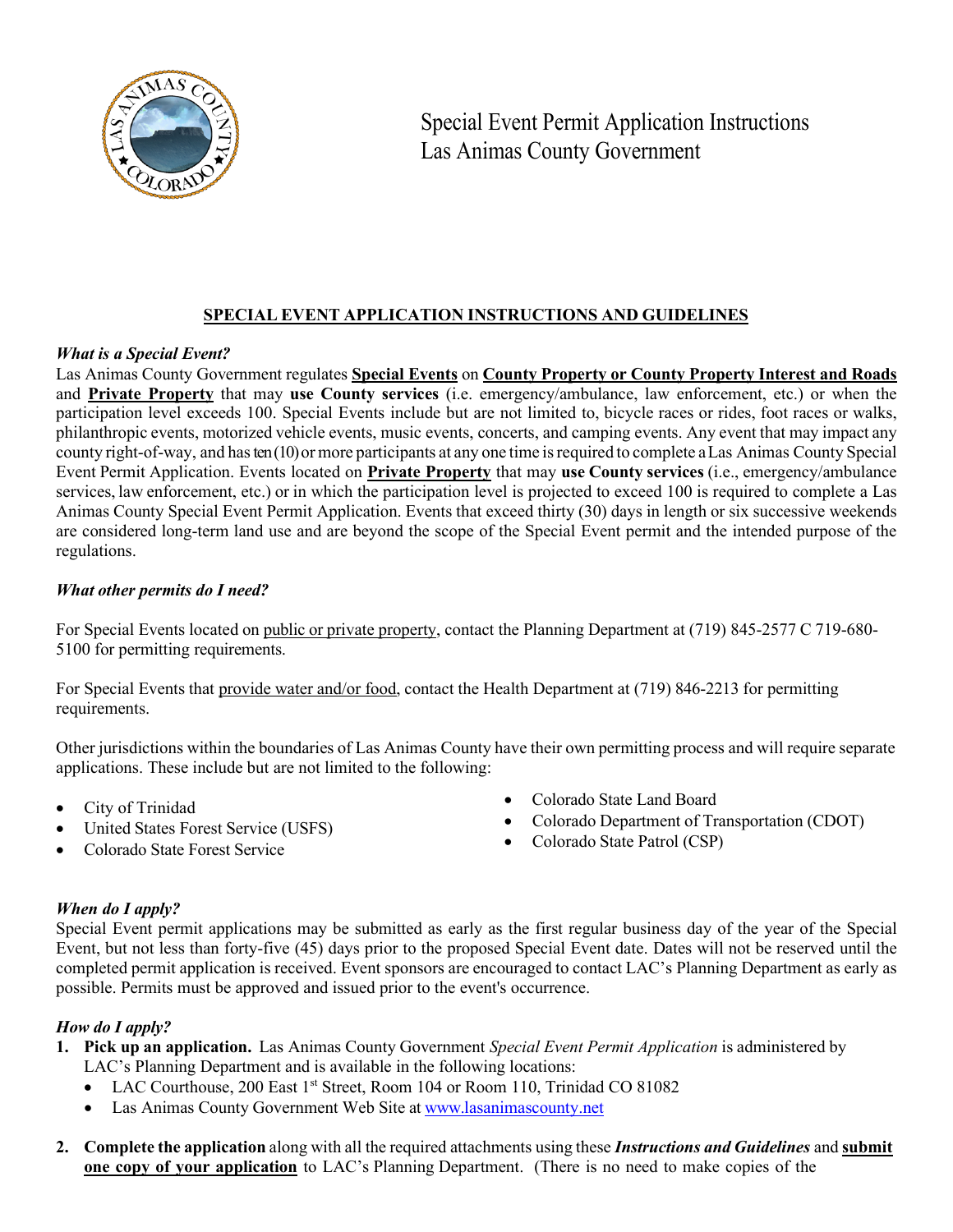*Application Instructions and Guidelines*)*.*

• **Incomplete applications will be returned to the applicant** and will not qualify as submitted.

# **Use the following instructions to assist in completing the application. The following sections correspond with the same section on the application form:**

**A. Fill in the blanks.** The questions in this section should be self-explanatory. Attach additional pages if necessary. Do not leave any of the questions blank. If you have any questions, please contact LAC's Planning Department at (719) 846- 2577, C (719) 680-5100 or (719) 845-2562.

#### **B. Vicinity Map/Site Plan**

Please attach a vicinity map and site plan for your event to indicate the location and movement of the entire event. All vicinity maps and site plans must include the following (when applicable):

- route access and circulation
- aid stations and rest stops
- locations of security personnel/route marshals
- scaled drawings and placement of all signage
- first aid and emergency service locations
- parking areas
- food service and alcohol booths locations
- water stations
- location of all sanitation facilities
- electrical sources and lighting locations
- location of all trash receptacles
- location of County facilities (*i.e.* trails, open space parcels, roads, etc.)

# **C. Parking/Traffic Flow**

Traffic signage on State Highways must comply with Manual Uniform Traffic Control Device (MUTCD) specifications. A parking plan is required for all event staff, participants, and spectators and must be approved by the County Sheriff and the County Engineer prior to permitting. Plan requirements include:

- Personnel to direct traffic
- 1 parking space per every 2 participants for 50-400 participants
- 1 parking space per every 3 participants for 400+ participants

If using County facilities, security deposits for extra cleaning costs, port-o-lets (porta pots), and trash removal may be required.

#### **D. Las Animas County Sheriff's Office/Law Enforcement**

A communications plan that includes radio or other communication device interface with law enforcement personnel is required. The plan will be subject to review and approval by the Las Animas County Sheriff's Office.

A meeting with the Las Animas County Sheriff's Office is required to determine if sufficient security and law enforcement are planned for your event. Written confirmation that sufficient staffing has been contracted from the appropriate law enforcement agency is required.

The Office of the Las Animas County Sheriff may be able to provide uniform deputies and patrol vehicles for your event. All services provided to any special event organizer are based upon availability and subject to additional **contract costs not included in any permit fees paid to Las Animas County Government.**

For questions or information please contact the Sheriff's Office at (719) 846-2211.

#### **E. Emergency Medical Care**

Describe EMS arrangements/plan. Describe the plan for communications to be used in the event of an emergency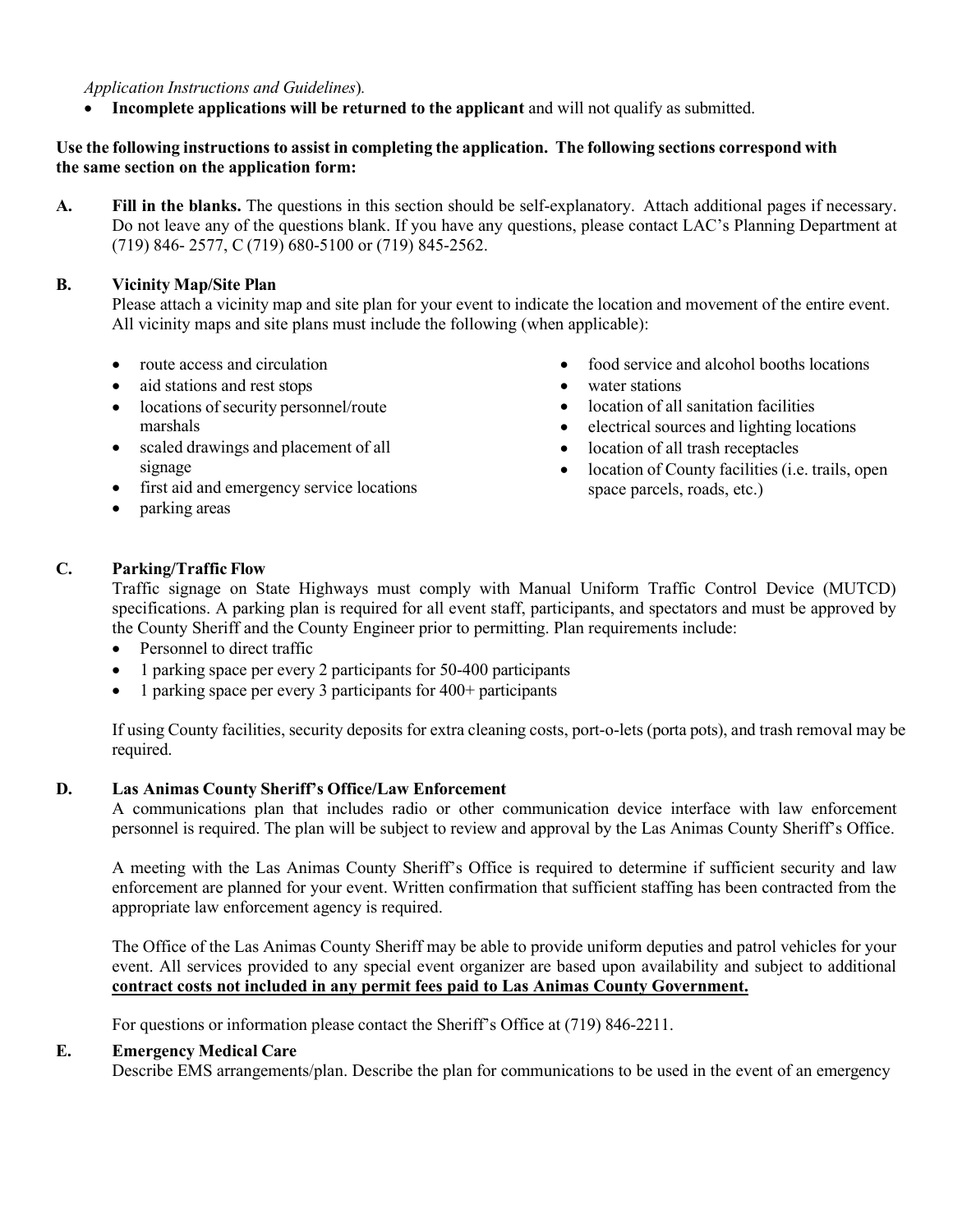(i.e. radio (what channels), cell phones, etc.). Indicate routes for EMS and Fire Crew access.

# Events required to have Certified Medical Coverage

Certified Medical Coverage is defined as an EMS plan adequate to meet the needs of the event and approved by Las Animas County's EMS. This may vary from a simple plan to activate EMS as needed to providing on-site medical personnel and/or ambulance coverage.

- Any organized athletic or competitive event involving more than 100 people in motion.
- Any event requiring the closure of major roadways.
- Any organized event involving more than 100 persons greater than one mile from State or County road access.
- Any event determined to be hazardous by its nature or likely to cause injury to participants or spectators. This determination will be based on the opinion of the permitting authority.

#### Events required to have Standby Ambulance Coverage

Standby ambulance coverage requires at least one ALS licensed ambulance to be available on-site for the duration of the event. Standby ambulance coverage may be provided by the Ambulance Service having jurisdiction of the event location or by any ambulance service licensed by their "home" County in Colorado, provided they have a current mutual aid agreement with Las Animas County EMS. If outside ambulance providers are utilized, they shall be required to be certified by Las Animas County Commissioners prior to the event. Certification will include a briefing related to the operations, communications, and integration with Las Animas County agencies, and treatment and transportation guidelines.

- Any organized athletic or competitive event involving more than 1000 people in motion.
- Any organized event with crowds expected to exceed 5000 people. An additional ambulance will be required for every 7500 additional people expected at the event.
- Any other event determined to be hazardous or likely to cause injury to participants or spectators, based on the opinion of the permitting authority.

# Events Exempt from Medical Coverage Requirements

Routine recreational activity (requiring no additional permit) in established recreation areas with existing medical plans in place. (i.e. ski areas, rec. centers, pools, ice rinks, golf courses, equestrian centers, and school sporting events)

The Las Animas County Ambulance Districts may be able to provide qualified medical technicians and emergency vehicles for your event. All services provided to any special event organizer are based upon availability and subject to additional **contract costs not included in any permit fees paid to Las Animas County Government.**

#### **F. Food Service**

Any event that has food that will be served to the participants or spectators of the event must complete a Las Animas

– Huerfano Counties Health Department [Application for Special Events with Food and Drink](https://la-h-health.colorado.gov/sites/la-h-health/files/documents/LAHCDHD-Temporary-Event-Vendor-Application.pdf) and include such proof of approval with the Special Events Application. All food services must meet applicable State and County Food Service Licensing requirements.

The Las Animas – Huerfano Counties Health Department may access fees for additional services provided at the event. All services provided are subject to additional **contract costs not included in any permit fees paid to Las Animas County Government.**

For questions or information please contact the Health Department at (719) 846-2213.

#### **G. Water**

In this section, describe the water source and method of distribution. Water supply must meet State potability standards as follows:

• Drinking water and ice must come from an approved source such as commercially bottled water or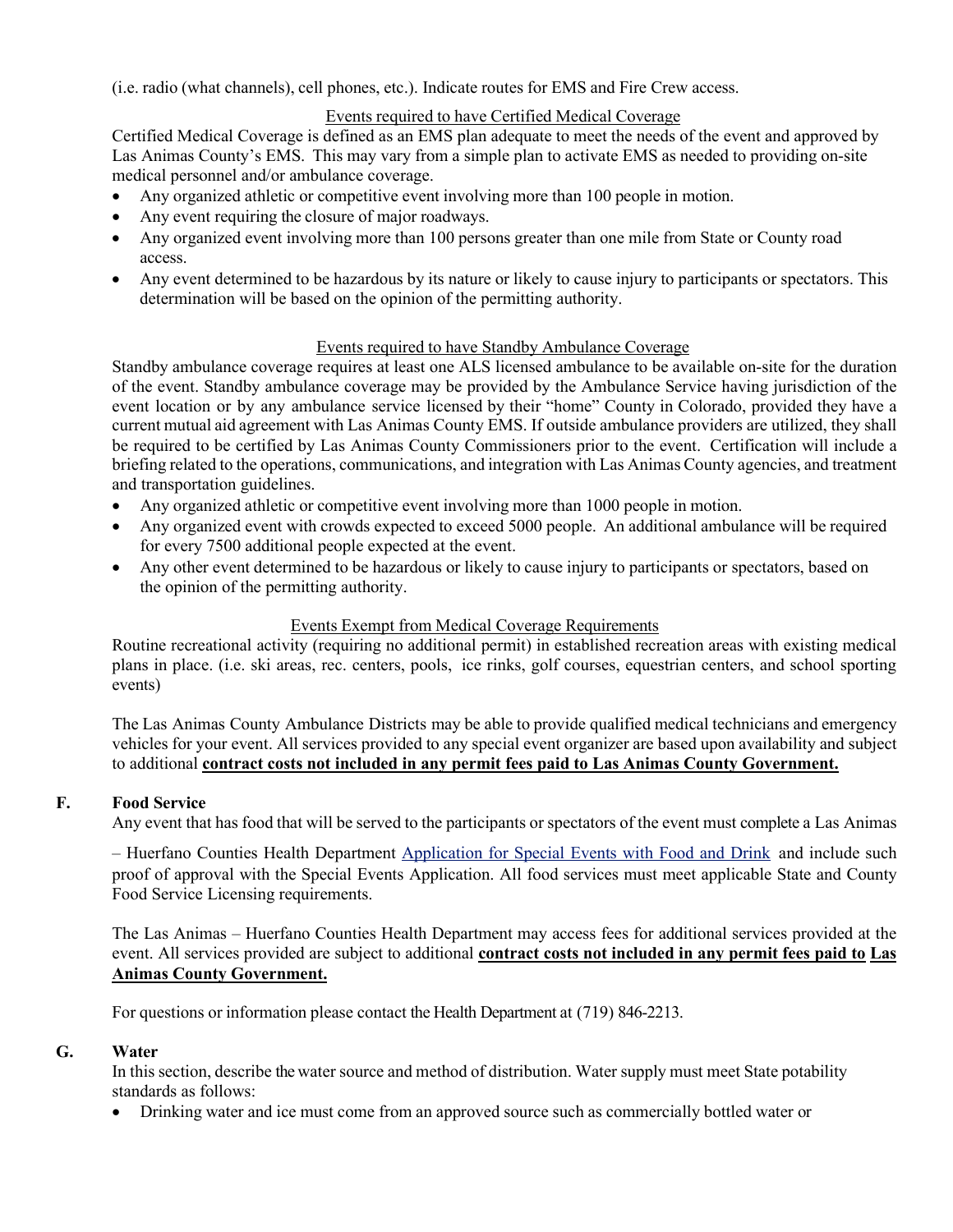manufactured ice or water from a regulated public drinking water system.

- Private water wells are not regulated for quality or safety.
- Applicants must name the source of the water they provide and whether it is commercially packaged or provided in approved sanitary dispensers.
- Water that is not commercially prepackaged must be served from sanitary, tightly covered containers with a spigot that is specifically designed for potable beverages.
- At no time shall hands come in contact with drinking water or ice. Appropriate scoops with handles must be provided and used for dispensing ice.

Event organizers are required to sanitize water dispensers using the following procedure prior to filling them with drinking water.

- Thoroughly rinse the container for at least 2 minutes with a solution of 1 teaspoon of regular bleach per 1 gallon of clean water (no scented products as they are toxic).
- Empty the container through the spigot.
- Allow the container to thoroughly air dry before filling with drinking water.

# **H. Alcohol**

Any event that has alcohol that will be served to the participants or spectators of the event must submit a Colorado Department of Revenue Liquor Enforcement Division A*pplication for a Special Events Permit.* For questions or to obtain an application, contact the Las Animas County Clerk and Recorder's Office at 719-846-3314.

# **I. Sanitation**

In this section describe sanitation/waste disposal plan. State law requires a minimum number of sanitation facilities as follows:

- $51-100$  people = 4 facilities
- 101-200 people  $= 6$  facilities
- 201-400 people = 8 facilities
- $401+$  people = 12 facilities